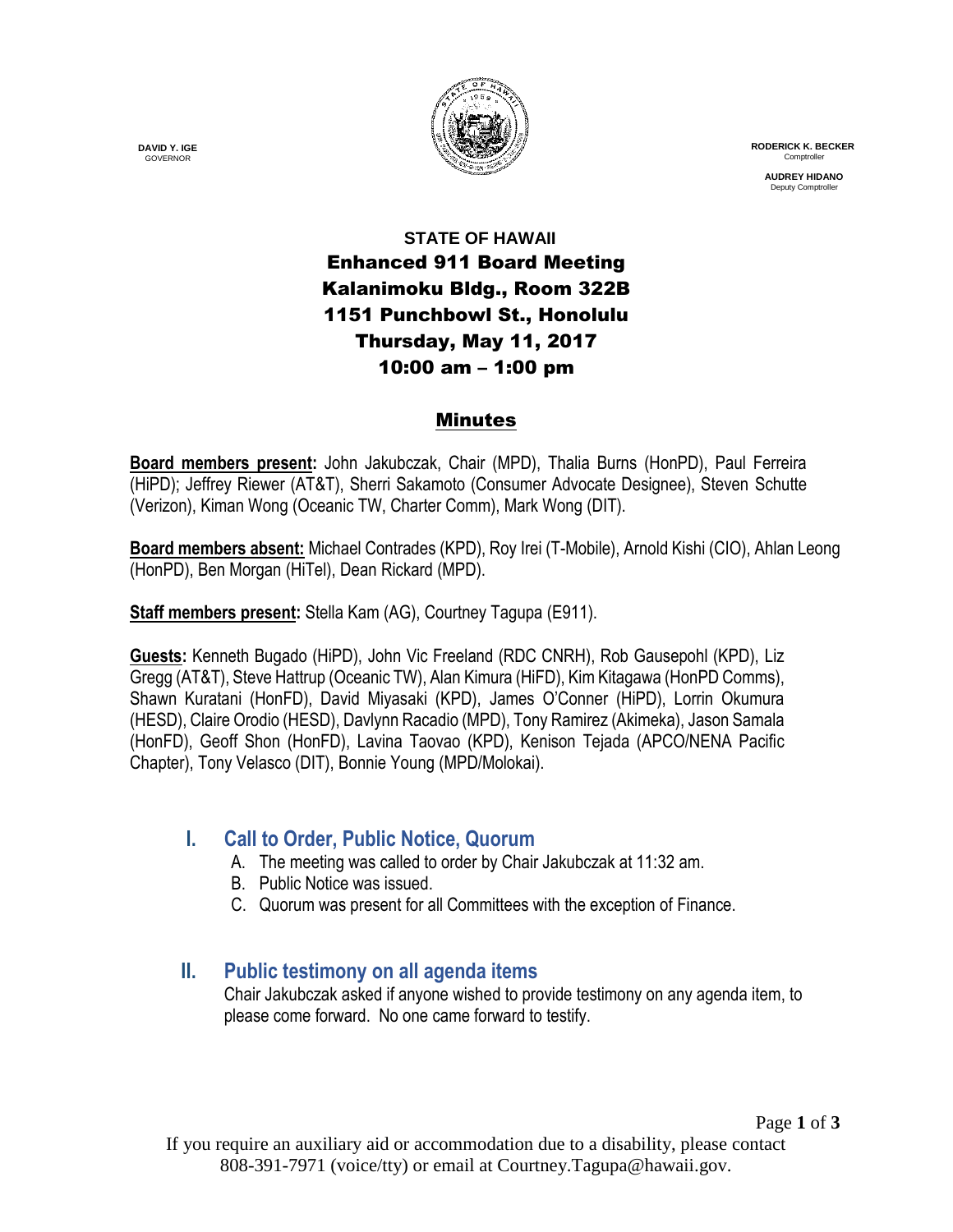#### **III. Introductions**

Introductions were made by everyone present at the request of Chair Jakubczak.

#### **IV. Review and Approval of Last Month's Meeting Minutes**

Chair Jakubczak called for any additions/corrections to the April 13, 2017 meeting minutes. None were offered. Thalia Burns so moved and Jeffrey Riewer seconded. The motion was approved by voice vote by all Committee Members present.

#### **V. Committee Updates by Committee Chairs**

- A. Communications Committee Steven Schutte 2017 Legislative Investigative Committee update – Courtney Tagupa had nothing further to add in his report as presented under the Joint Committee Meeting Agenda.
- B. Technical Committee Thalia Burns had nothing further to add in his report as presented under the Joint Committee Meeting Agenda.
- C. Finance Committee Kiman Wong had nothing further to add in his report as presented under the Joint Committee Meeting Agenda but introduced Steve Hattrup as the new Representative from Oceanic/Charter Comm.
	- 1. John Jakubczak motioned to amend the agenda to accommodate the request from HonFD; Jeffrey Riewer seconded. Motion passed.

#### **VI. Board**

- A. Paul Ferreira nominated Steven Schutte as interim Vice Chair of the Board; John Jakubczak seconded. Motion passed.
- B. Paul Ferreira nominated Roy Irei as Chair of the Finance Committee; Mark Wong seconded. Motion passed.
- C. HFD was initially approved \$162,000 for Viper positions, but is unable to fulfill request in time and requests to shift previously approved funding and an additional \$38,000 for a server.

#### **VII. PSAP Status Updates**

Kauai – David Miyasaki: none Oahu HPD – Thalia Burns: none Oahu HFD – Jason Samala: none Molokai – Bonnie Young: none Maui - John Jakubczak: none Hawaii County PD – Kenneth Bugado, Jr.: none Hawaii County FD – Kazuo Todd: none

#### **VIII. Executive Director's Report**

Courtney Tagupa discussed the following items:

A. Preliminary budget to be finalized in June.

Page **2** of **3**

If you require an auxiliary aid or accommodation due to a disability, please contact 808-391-7971 (voice/tty) or email at Courtney.Tagupa@hawaii.gov.